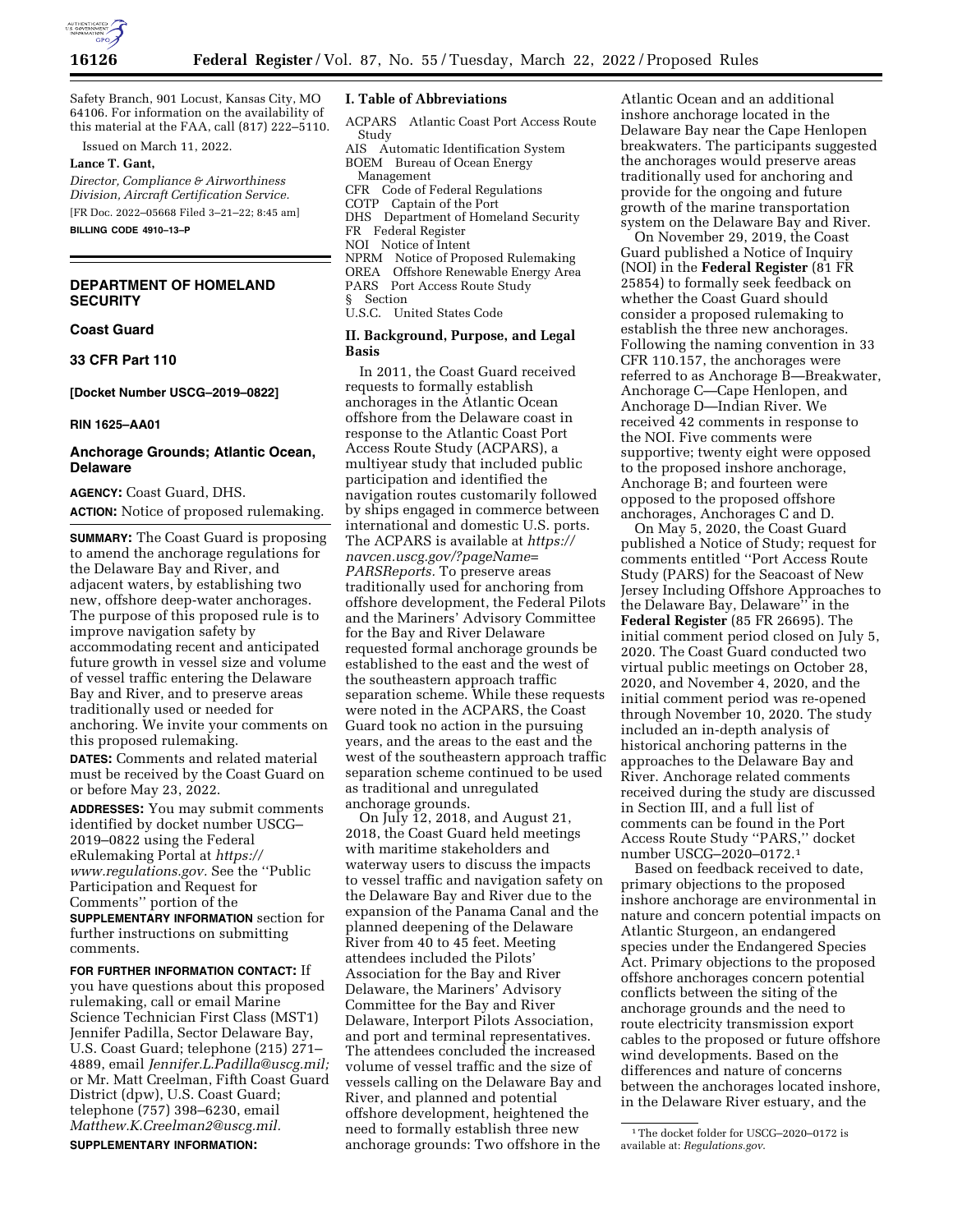anchorages located offshore in the Atlantic Ocean, the Coast Guard intends to move forward with two separate rulemakings, one for the inshore anchorage, and another for the offshore anchorages. With this rulemaking, the Coast Guard proposes the establishment of the anchorages located offshore in the Atlantic Ocean, Anchorage C—Cape Henlopen, and Anchorage D—Indian River.

The purpose of this proposed rule is to improve navigation safety by accommodating recent and anticipated future growth in cargo vessel size and volume of vessel traffic entering the Delaware Bay and River, and to preserve areas traditionally used or needed for anchoring. We invite your comments on this proposed rulemaking.

The legal basis and authorities for this notice of proposed rulemaking are found in 46 U.S.C. 70006, 33 CFR 1.05– 1, DHS Delegation No. 0170.1, which collectively authorize the Coast Guard to propose, establish, and define regulatory anchorage grounds.

# **III. Discussion of Comments on NOI**

This section provides a detailed discussion of the public comments on the proposed Delaware Bay Anchorages received during the NOI comment period and during the two virtual public meetings held for the New Jersey PARS study. Also contributing to this rulemaking through the PARS study process, the Coast Guard Navigation Center collected and analyzed vessel historical Automatic Information System (AIS) track line data from all vessels between 2017 and 2019 and created AIS ''heat maps.'' These heat maps show a concentration of vessels and their voyage routes and give insight into their operations and use of the waterways and, most pertinent to this NPRM, the location of vessels when at anchor. A copy of this AIS Anchorage report can be found in the docket.2

On the NOI, the Coast Guard received a total of 19 comments concerning proposed Anchorage C—Cape Henlopen and Anchorage D—Indian River, five supportive and 14 opposed. Comments submitted to the online docket aligned into four categories: Environmental concerns, electricity transmission export cable routing safety and security, view shed concerns, and supporters. Copies of the public comments received are available for viewing in the public docket for this rulemaking under docket number USCG–2019–0822. Commenters represented a wide range of individuals and entities, including State and local

government officials, port authorities, representatives of affected industries, such as maritime, port, and other facilities, and private citizens. The comments received from these parties helped to inform the proposal in this NPRM.

# *1. Environmental Concerns*

We received eight comments opposing the anchorage locations due to concerns that the presence of anchored ships could disrupt or pollute marine life habitats and behaviors. The Coast Guard has prepared a preliminary Record of Environmental Consideration (REC) for this NPRM, which is available in the NPRMs docket folder, and has made a preliminary determination that the proposed anchorages do not cumulatively or individually have significant effect on the natural or human environment.

We also note there are existing laws and regulations in place to govern behavior of mariners and vessels related to concerns about the release of pollutants. In terms of the discharge of pollutants, our regulations in 33 CFR part 151 and the Act to Prevent Pollution from Ships implement provisions of the International Convention for Prevention of Pollution from Ships and subject violators to penalties.3 In addition, the Ports and Waterways Safety Act (PWSA) of 1972 (33 U.S.C. 1221, 1223, 1228, 1232 *et seq.*) and PWSA-implementing regulations help us ensure vessel compliance with all applicable standards, operating requirements, conditions for entry into port, and enforcement provisions.

The Coast Guard also notes that this rulemaking will not significantly change the current and historical anchoring habits of vessels in these areas. This is demonstrated in the AIS heat maps for anchored vessels showing a concentration of vessels in or very near to the proposed anchorage areas. The formal regulation of these anchorages would not change the number of vessels that are anchoring and would provide greater oversight and predictability to vessel navigation in the area, which would ultimately lessen the potential for marine accidents and environmental impacts.

## *2. Electricity Transmission Export Cable Routing and Safety Concerns*

There were three comments submitted that pertained to concerns regarding the new anchorages coexisting with potential undersea cable routes to adjacent wind farm leases. Commenters

requested mitigating measures and further discussion with wind farm stakeholders to avoid anchors striking or fouling undersea cables. Conversations between the Coast Guard and offshore wind developers have continued, both during and subsequent to the NOI and New Jersey PARS comment periods and virtual meetings. These conversations, among other things, have resulted in the developers choosing to pursue alternate cable routing measures that will avoid the proposed anchorage grounds.

# *3. Tourism Concerns and View Shed Concerns*

Four comments submitted were opposed to the new anchorages stating that anchored vessels would obscure the ocean views from the coast and reduce the tourism appeal of the local areas and harm the local economies. In considering these comments, we note that the approval of the proposed anchorages will not directly change the status quo for vessels anchoring in these areas. AIS tracking data from 2017 to 2019 show vessels consistently anchoring in the same general area as the proposed areas, and that anchoring would continue in these areas regardless of the outcome of this rulemaking. By officially designating these anchorages, the Coast Guard can formally regulate the vessels that anchor in these offshore areas and limit vessels from anchoring elsewhere in the future, further affecting the human environment and local traffic.

## *4. Anchorage Proponents*

There were five comments that stated the anchorages were necessary to preserve areas traditionally used for anchoring from offshore wind development and to provide adequate safe anchorage for vessels calling on the growing ports of the Delaware Bay and River. These comments were supported by AIS vessel data collected by the Coast Guard showing consistent anchorage in the proposed areas between 2017–2019.

## *5. Comments Received During the PARS Meetings and Anchoring Data*

Of the comments received during the New Jersey PARS virtual public meetings, six pertained to the proposed anchorages. One commenter specifically requested that this NPRM be available for at least 60 days for public comment. The remaining comments supported the anchorage proposal but stated concern for conflicts between vessel anchors and electricity transmission export cables. Conversations between the Coast Guard and offshore wind developers have continued, both during and subsequent

<sup>2</sup>The docket folder for USCG–2019–0822 is available at: *Regulations.gov*. 3 33 U.S.C. 1901 *et seq.*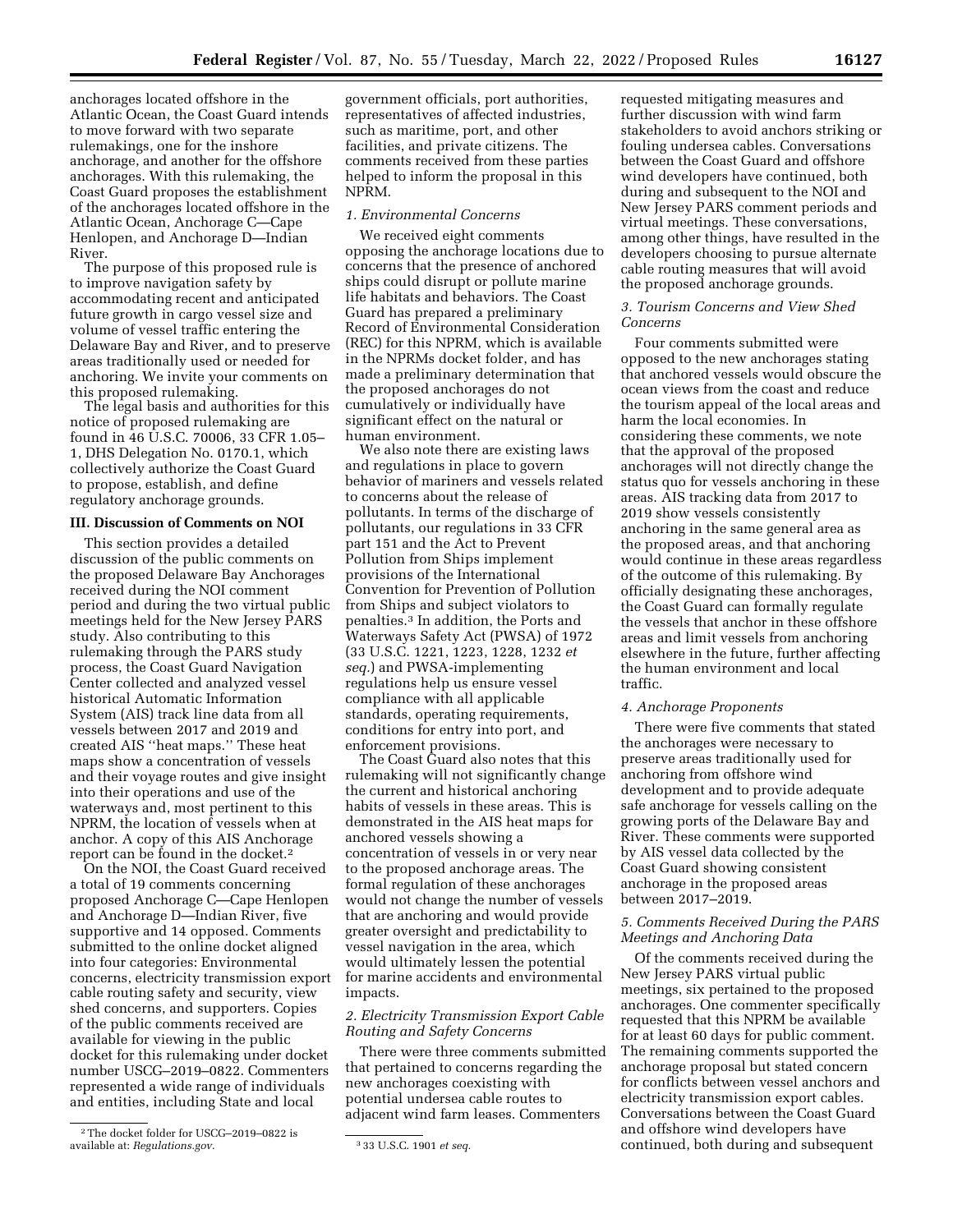to the NOI and New Jersey PARS comment periods and virtual meetings. These conversations, among other things, have resulted in the developers choosing to pursue alternate cable routing measures that will avoid the proposed anchorage grounds.

### **IV. Discussion of Proposed Rule**

The Coast Guard is proposing to establish new anchorage grounds Anchorage C—Cape Henlopen and Anchorage D—Indian River. This proposal reflects our consideration of comments received at public meetings and in the docket, the preliminary Record of Environmental Consideration, and data analysis collected during the New Jersey PARS study.

We believe this proposal will establish new deep-water anchorage grounds for commercial vessels that will support the new and projected growth in maritime commerce vessel traffic throughout the Delaware Bay and River. These anchorages will create predictable navigation patterns greatly improving safety of navigation at sea and limit the impact of anchoring to the sea floor to specific determined areas.

Anchorage C—Cape Henlopen would be located in the Atlantic Ocean approximately 9.4 miles east of the Delaware coast. The proposed Anchorage C would be located in naturally deep water with charted depths between 41 and 85 feet. The boundaries of Anchorage C—Cape Henlopen are presented in § 110.157(a)(19) of the proposed regulatory text at the end of this document.

Anchorage D—Indian River would be located in the Atlantic Ocean beginning approximately 6 miles east of the Delaware coast. The proposed Anchorage D—Indian River will be located in naturally deep water with charted depths between 40 and 85 feet. The proposed location of Anchorage D has historically been used as an unregulated anchorage by vessels entering and exiting the port. The boundaries of Anchorage D—Indian River are presented in § 110.157(a)(20) of the proposed regulatory text at the end of this document.

## **V. Regulatory Analyses**

We developed this proposed rule after considering numerous statutes and Executive Orders related to rulemaking. Below we summarize our analyses based on a number of these statutes and Executive Orders and we discuss First Amendment rights of protestors.

### *A. Regulatory Planning and Review*

Executive Orders 12866 and 13563 direct agencies to assess the costs and benefits of available regulatory alternatives and, if regulation is necessary, to select regulatory approaches that maximize net benefits. Executive Order 13771 directs agencies to control regulatory costs through a budgeting process. This NPRM has not been designated a ''significant regulatory action,'' under Executive Order 12866. Accordingly, the NPRM has not been reviewed by the Office of Management and Budget (OMB), and pursuant to OMB guidance it is exempt from the requirements of Executive Order 13771.

This regulatory action determination is based on the location and size of the proposed anchorage grounds, as well as the vessel traffic and anchoring data provided by the Coast Guard Navigation Center. The regulation would ensure approximately 27 square miles of anchorage grounds are designated to provide necessary commercial deep draft anchorages and enhance the navigational safety of commercial vessels transiting to, from, and within the Delaware Bay and River. The impacts on routine navigation are expected to be minimal because the proposed anchorage areas are located outside of the established traffic separation zones and are consistent with current anchorage habits. When not occupied, vessels would be able to maneuver in, around, and through the anchorages.

### *B. Impact on Small Entities*

The Regulatory Flexibility Act of 1980, 5 U.S.C. 601–612, as amended, requires Federal agencies to consider the potential impact of regulations on small entities during rulemaking. The term ''small entities'' comprises small businesses, not-for-profit organizations that are independently owned and operated and are not dominant in their fields, and governmental jurisdictions with populations of less than 50,000. The Coast Guard certifies under 5 U.S.C. 605(b) that this proposed rule would not have a significant economic impact on a substantial number of small entities.

The number of small entities impacted and the extent of the impact, if any, is expected to be minimal. Proposed Anchorage C—Cape Henlopen and Anchorage D—Indian River are located in an area of the Atlantic Ocean which is not a popular or productive fishing location. Further, the location is not in an area routinely transited by vessels heading to, or returning from, known fishing grounds. Finally, the

anchorage is located in an area that is not currently used by small entities, including small vessels, for anchoring due to the depth of water naturally present in the area.

If you think that your business, organization, or governmental jurisdiction qualifies as a small entity and that this rule would have a significant economic impact on it, please submit a comment (see **ADDRESSES**) explaining why you think it qualifies and how and to what degree this rule would economically affect it.

Under section 213(a) of the Small Business Regulatory Enforcement Fairness Act of 1996 (Pub. L. 104–121), we want to assist small entities in understanding this proposed rule. If the rule would affect your small business, organization, or governmental jurisdiction and you have questions concerning its provisions or options for compliance, please contact the person listed in the **FOR FURTHER INFORMATION CONTACT** section. The Coast Guard will not retaliate against small entities that question or complain about this proposed rule or any policy or action of the Coast Guard.

#### *C. Collection of Information*

This proposed rule would not call for a new collection of information under the Paperwork Reduction Act of 1995 (44 U.S.C. 3501–3520).

## *D. Federalism and Indian Tribal Governments*

A rule has implications for Federalism under Executive Order 13132, Federalism, if it has a substantial direct effect on the States, on the relationship between the national government and the States, or on the distribution of power and responsibilities among the various levels of government. We have analyzed this proposed rule under that Order and have determined that it is consistent with the fundamental Federalism principles and preemption requirements described in Executive Order 13132.

Also, this proposed rule does not have tribal implications under Executive Order 13175, Consultation and Coordination with Indian Tribal Governments, because it would not have a substantial direct effect on one or more Indian tribes, on the relationship between the Federal Government and Indian tribes, or on the distribution of power and responsibilities between the Federal Government and Indian tribes. If you believe this proposed rule has implications for Federalism or Indian tribes, please contact the person listed in the **FOR FURTHER INFORMATION CONTACT** section.